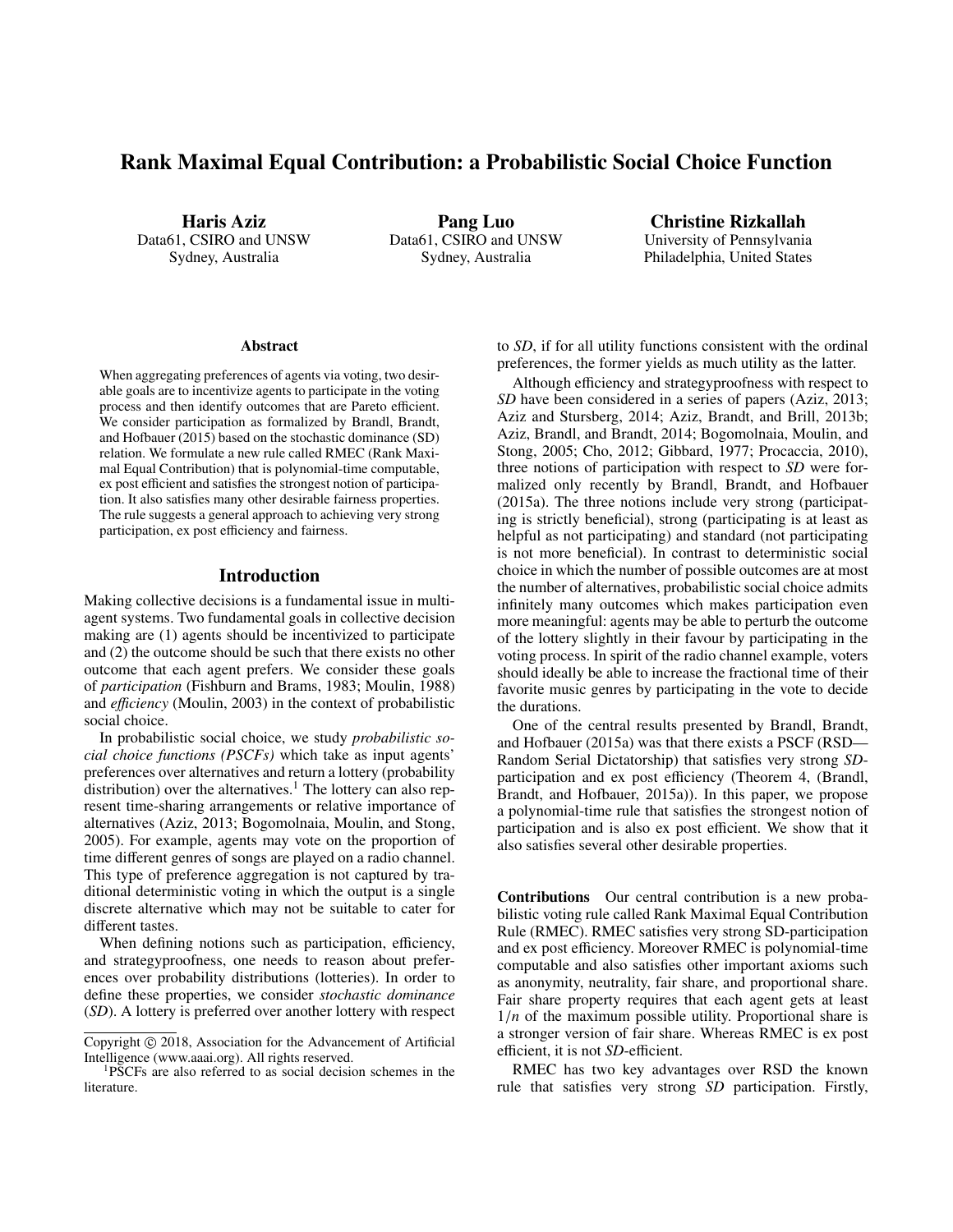|                                                         | Serial dictator | <b>RSD</b> | SML.   | BO  | ES R      | <b>RMEC</b> |
|---------------------------------------------------------|-----------------|------------|--------|-----|-----------|-------------|
| Properties                                              |                 |            |        |     |           |             |
| SD-efficient                                            | $+$             |            | $^{+}$ | $+$ | $^{+}$    |             |
| ex post efficient                                       | $\ddot{}$       |            |        | $+$ | $^{+}$    | $^{+}$      |
| Very strong SD-participation                            |                 | $^{+}$     |        |     |           | $\ddot{}$   |
| Strong SD-participation                                 | $\ddot{}$       | $+$        |        |     |           | $+$         |
| SD-participation                                        | $\ddot{}$       |            | $+$    | $+$ |           | $\ddot{}$   |
| Anonymous                                               |                 | $+$        | $+$    | $+$ | $\ddot{}$ | $+$         |
| Proportional share                                      |                 |            |        |     |           | $^{+}$      |
| Strategyproof for dichotomous<br>and strict preferences | $^{+}$          | $\div$     | $\div$ |     |           | $+$         |
| Polynomial-time computable                              | $\ddot{}$       |            |        |     |           | $^{+}$      |

Table 1: A comparison of axiomatic properties of different PSCFs: *RSD* (random serial dictatorship), *SML* (strict maximal lotteries), *BO* (uniform randomization over Borda winners), *ESR* (egalitarian simultaneous reservation) and *RMEC* (Rank Maximal Equal Contribution).

RMEC is polynomial-time computable<sup>2</sup> whereas computing the RSD probability shares is #P-complete. The computational tractability of RMEC is a significant advantage over RSD especially when PSCFs are used for time-sharing purposes where computing the time shares is important. For RSD, it is even open whether there exists an FPRAS (Fully Polynomial-time Approximation Scheme) for computing the outcome shares/probabilities. Secondly, RMEC is much more efficient in a welfare sense than RSD. In particular, RMEC dominates RSD in the following sense: for any profile on which RMEC is not *SD*-efficient, RSD is not SD-efficient as well.<sup>3</sup> In fact we show that for most preference profiles with small number agents and alternatives (for which arbitrary lotteries can be *SD*-inefficient), RMEC almost always returns an *SD*-efficient outcome. For 4 or less agents and 4 or less alternatives, all RMEC outcomes are *SD*-efficient whereas this is not the case for RSD.

Our formulation of RMEC suggests a general computationally-efficient approach to achieving ex post efficiency and very strong *SD*-participation. We identify MEC (Maximal Equal Contribution)—a general class of rules that all satisfy the properties satisfied by RMEC: single-valued, anonymity, neutrality, fair share, proportional share, ex post efficiency, very strong *SD*-participation, and a natural monotonicity property. They are also strategyproof under strict and dichotomous preferences.

A relative comparison of different probabilistic voting rules is summarized in Table 1.

## Related Work

One of the first formal works on probabilistic social choice is by Gibbard (1977). The literature in probabilistic social choice has grown over the years although it is much less developed in comparison to deterministic social choice (Brandt, 2017). The main result of Gibbard (1977) was that random dictatorship in which each agent has uniform probability of choosing his most preferred alternative is the unique anonymous, strategyproof and ex post efficient PSCF. Random serial dictatorship (*RSD*) is the natural generalization of random dictatorship for weak preferences but the *RSD* lottery is #P-complete to compute (Aziz, Brandt, and Brill, 2013a). RSD is defined by taking a permutation of the agents uniformly at random and then invoking serial dictatorship: each agent refines the working set of alternatives by picking his most preferred of the alternatives selected by the previous agents).

Bogomolnaia and Moulin (2001) initiated the use of stochastic dominance to consider various notions of strategyproofness, efficiency, and fairness conditions in the domain of *random assignments* which is a special type of social choice setting. They proposed the probabilistic serial mechanism—a desirable random assignment mechanism. Cho (2012) extended the approach of Bogomolnaia and Moulin (2001) by considering other lottery extensions such as ones based on lexicographic preferences.

Participation has been studied in the context of deterministic voting rules in great detail. Fishburn and Brams (1983) formalized the paradox of a voter having an incentive to not participate for certain voting rules. Moulin (1988) proved that Condorcet consistent voting rules are susceptible to a "no show." We point out that no deterministic voting rule can satisfy very strong participation. Consider a voting setting with two agents and two alternatives *a* and *b*. Agent 1 prefers *a* over *b* and agent 2 prefers *b* over *a*. Then whatever the outcome of voting rule, one agent will get a least preferred outcome despite participating. The example further motivates the study of PSCFs with good participation incentives.

The tradeoff of efficiency and strategyproofness for PSCFs was formally considered in a series of papers (Aziz, 2013; Aziz and Stursberg, 2014; Aziz, Brandt, and Brill, 2013b; Aziz, Brandl, and Brandt, 2014; Bogomolnaia, Moulin, and Stong, 2005). Aziz and Stursberg (2014) presented a generalization — *Egalitarian Simultaneous Reservation*  $(ES R)$  — of the probabilistic serial mechanism to the domain of social choice. Aziz (2013) proposed the *maximal recursive (MR)* PSCF which is similar to the random serial dictatorship but for which the lottery can be computed in polynomial time.

Brandl, Brandt, and Hofbauer (2015b) study the connection between welfare maximization and participation and show how welfare maximization achieves SD-participation. However the approach does not necessarily achieve very strong SD-participation or even strong SD-participation.

In very recent work, Gross, Anshelevich, and Xia (2017) presented an elegant rule called *2-Agree* that satisfies very strong *SD*-participation, ex post efficiency, and various other

<sup>&</sup>lt;sup>2</sup>Unlike other desirable rules such as maximal lotteries (Aziz, Brandt, and Brill, 2013b; Brandl, Brandt, and Seedig, 2016) and ESR (Aziz and Stursberg, 2014), RMEC is relatively simple and does not require any linear programs to find the outcome lottery.

<sup>&</sup>lt;sup>3</sup>This idea of comparing two mechanisms with respect to a property may be of independent interest. When two mechanisms *f* and *g* do not satisfy a property  $\phi$  in general, one can still say that that *f* dominates *g* with respect to  $\phi$  if for any instance on which *f* does not satisfy  $\phi$ , *g* does not satisfy it either. We prove that RMEC dominates RSD wrt *SD*-efficiency.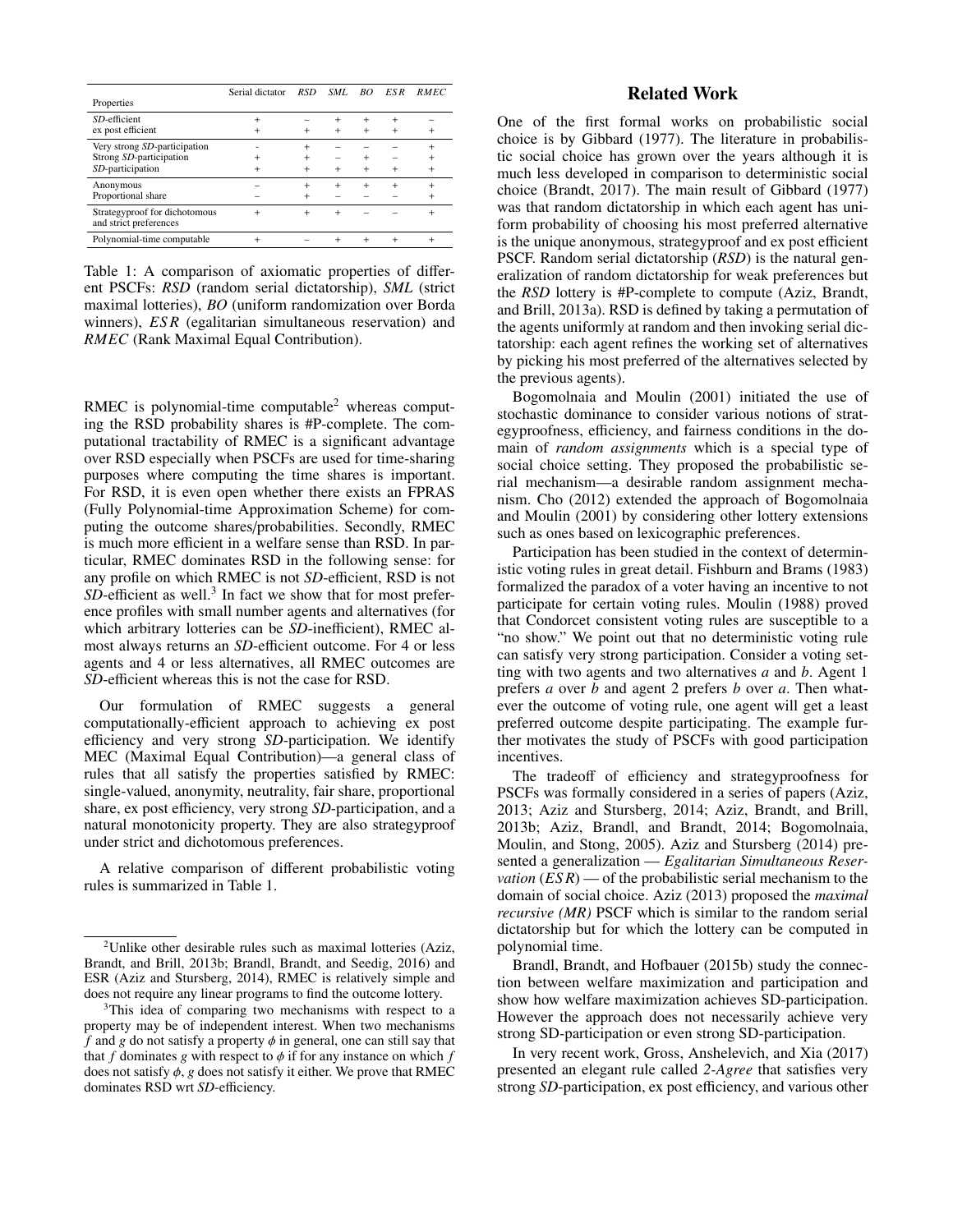properties. However, the rule is defined for strict preferences.<sup>4</sup>

## Preliminaries

Consider the social choice setting in which there is a set of agents  $N = \{1, \ldots, n\}$ , a set of alternatives  $A = \{a_1, \ldots, a_m\}$ and a preference profile  $\succeq = (\succeq_1, \ldots, \succeq_n)$  such that each  $\succeq_i$  is<br>a complete and transitive relation over A. Let R denote the a complete and transitive relation over *A*. Let R denote the set of all possible weak orders over  $A$  and let  $\mathcal{R}^N$  denote all the possible preference profiles for agents in *N*. Let  $\mathcal{F}(\mathbb{N})$ denote the set of all finite and non-empty subsets of N. We write  $a \geq i$  *b* to denote that agent *i* values alternative *a* at least as much as alternative *b* and use  $\geq_i$  for the strict part of  $\geq_i$ , i.e., *a*  $>$ *i b* iff *a*  $≥$ *i b* but not *b*  $≥$ *i a*. Finally,  $∼$ *i* denotes *i*'s indifference relation, i.e.,  $a \sim_i b$  if and only if both  $a \geq_i b$ and  $b \geq a$ . The relation  $\geq a$  results in equivalence classes  $E_i^1, E_i^2, \ldots, E_i^{k_i}$  for some  $k_i$  such that  $a >_i a'$  if and only if  $a \in F^l$  and  $a' \in F^l$  for some  $l \le l'$ . Often we will use these  $a \in E_i^l$  and  $a' \in E_i^{l'}$  $i \neq i$  for some  $l \lt l'$ . Often, we will use these<br>
is to represent the preference relation of an equivalence classes to represent the preference relation of an agent as a preference list  $i: E_i^1, E_i^2, \ldots, E_i^{k_i}$ . For example, we will denote the preferences  $a \sim b \succ c$  by the list  $i: \{a, b\}$ will denote the preferences  $a \sim ib \succ i c$  by the list  $i : \{a, b\}, \{c\}.$ For any set of alternatives *A'*, we will refer by  $\max_{\xi_i}(A')$  to the set of most preferred alternatives according to preference  $\gtrsim_i$ .

An agent *i*'s preferences are *dichotomous* if and only if he partitions the alternatives into at most two equivalence classes, i.e.,  $k_i \leq 2$ . An agent *i*'s preferences are *strict* if and only if  $\gtrsim$ <sub>*i*</sub> is antisymmetric, i.e. all equivalence classes have size 1.

Let ∆(*A*) denote the set of all *lotteries* (or *probability distributions*) over *A*. The support of a lottery  $p \in \Delta(A)$ , denoted by supp(*p*), is the set of all alternatives to which *p* assigns a positive probability, i.e.,  $supp(p) = \{x \in A \mid p(x) > a\}$ 0}. We will write  $p(a)$  for the probability of alternative  $a$ and we will represent a lottery as  $p_1a_1 + \cdots + p_ma_m$  where  $p_j = p(a_j)$  for  $j \in \{1, ..., m\}$ . For  $A' \subseteq A$ , we will (slightly abusing notation) denote  $\sum_{i \in A} p(a_i)$  by  $p(A')$ abusing notation) denote  $\sum_{a \in A'} p(a)$  by  $p(A')$ .

A *PSCF* is a function  $f : \mathbb{R}^n \to \Delta(A)$ . If *f* yields a set rather than a single lottery, we call *f* a *correspondence*. Two minimal fairness conditions for PSCFs are *anonymity* and *neutrality*. Informally, they require that the PSCF should not depend on the names of the agents or alternatives respectively.

In order to reason about the outcomes of PSCFs, we need to determine how agents compare lotteries. A *lottery extension* extends preferences over alternatives to (possibly incomplete) preferences over lotteries. Given  $\geq_i$  over A, a *lottery extension* extends  $\geq_i$  to preferences over the set of lotteries ∆(*A*). We now define *stochastic dominance (SD)* which is the most established lottery extension.

Under *stochastic dominance (SD)*, an agent prefers a lottery that, for each alternative  $x \in A$ , has a higher probability of selecting an alternative that is at least as good as *x*. Formally,  $p \geq 0$  *i* if and only if  $\forall y \in A: \sum_{x \in A: x \geq 0} p(x) \geq 0$  $\sum_{x \in A:x≥i} q(x)$ . *SD* (Bogomolnaia and Moulin, 2001) is par-

ticularly important because  $p \geq^{SD} q$  if and only if p yields at least as much expected utility as *q* for any von-Neumann-Morgenstern utility function consistent with the ordinal preferences (Cho, 2012). Note that in such utility functions, agents are interested in maximizing expected utility.

We define the *RSD* PSCF because we will especially compare our PSCF with *RSD*. Let  $\Pi^N$  be the set of permutations over *N* and  $\pi(i)$  be the *i*-th agent in permutation  $\pi \in \Pi^N$ .<br>Then *RSD(N A >*) =  $\sum_{n=1}^{\infty} \frac{1}{n} I(Prio(N A > \pi))$  where Then,  $RSD(N, A, \ge) = \sum_{\pi \in \Pi^N} \frac{1}{n!} U(Prior(N, A, \ge, \pi))$  where  $Prio(N, A > \pi) = \max_{\pi \in \Pi^N} \frac{1}{n!} U(Pro(N, A, \ge, \pi))$ Finen,  $RSD(N, A, \geq) = \sum_{\pi \in \Pi^N} \frac{D(PIU(N, A, \geq, \pi))}{\pi!}$  where<br>  $Prio(N, A, \geq, \pi) = \max_{\geq \pi(n)} (\max_{\geq \pi(n-1)} (\cdots (\max_{\geq \pi(1)} (A)) \cdots))$ <br>
and  $U(R)$  is the uniform lottery over the given set R and  $U(B)$  is the uniform lottery over the given set *B*.

Efficiency A lottery *p* is *SD-efficient* if and only if there exists no lottery *q* such that  $q \geq i$  *p* for all  $i \in N$  and  $q > i$  *p* for some  $i \in N$ . A PSCF is *SD*-efficient if and only if it always returns an *SD*-efficient lottery. A standard efficiency notion that cannot be phrased in terms of lottery extensions is *ex post efficiency*. A lottery is ex post efficient if and only if it is a lottery over Pareto efficient alternatives.

Participation Brandl, Brandt, and Hofbauer (2015a) formalized three notions of participation.

- Formally, a PSCF *f* satisfies *SD-participation* if there exists no  $\geq \in \mathcal{R}^N$  for some *N* ∈  $\mathcal{F}(\mathbb{N})$ , and some *i* ∈ *N* such that  $f(\geq -i) > \int_{i}^{SD} f(\geq).$
- A PSCF *f* satisfies *strong SD-participation* if  $f(z) \geq i$ *f*( $\xi_{-i}$ ) for all *N* ∈ *f*<sup>( $\mathbb{N}$ ),  $\xi \in \mathcal{R}^N$ , and for all *i* ∈ *N*.</sup>
- A PSCF *f* satisfies *very strong SD-participation* if for all  $N \in \mathcal{F}(\mathbb{N}), \geq \in \mathcal{R}^N$ , and for all  $i \in \mathbb{N}, f(\geq) \geq \{S^D : f(\geq -i) \text{ and } f(\geq) \leq \frac{1}{2} \}$

 $f(\ge) >_i^{SD} f(\ge)_{-i}$  whenever  $\exists p \in \Delta(A) : p >_i^{SD} f(\ge)_{-i}.$ 

Informally speaking, *SD*-participation avoids the incentive to abstain; strong *SD*-participation gives voters at least as much benefit in participating as abstaining; and very strong *SD*-participation gives voters a strict benefit in participating. The first two concepts are different because the *SD* relation may not be complete. Very strong *SD*-participation is a desirable property because it gives an agent strictly more expected utility for *each* utility function consistent with his ordinal preferences. We already pointed out that no deterministic voting rule can satisfy very strong *SD*-participation.

Strategyproofness A PSCF *f* is *SD*-*manipulable* if and only if there exists an agent *i* ∈ *N* and preference profiles  $\succeq$ and  $\gtrsim'$  with  $\gtrsim_j = \gtrsim'_j$  for all  $j \neq i$  such that  $f(\gtrsim') >_i^{SD} f(\gtrsim)$ . A PSCF is *weakly SD*-*strategyproof* if and only if it is not *SD*-manipulable. It is *SD-strategyproof* if and only if  $f(z)$  $\sum_{i}^{SD} f(z^{\prime})$  for all  $\geq$  and  $\geq'$  with  $\sum_{j}=\sum_{j}^{'}$  for all  $j \neq i$ . Note that *SD*-strategyproofness is equivalent to strategyproofness in the Gibbard sense.

### Rank Maximal Equal Contribution

We present Rank Maximal Equal Contribution (RMEC). The rule is based on the notion of rank maximality that is well-established in other contexts such as assignment (Michail, 2007; Featherstone, 2011).

<sup>4</sup>Under strict preferences, random dictatorship satisfies all the properties examined in this paper.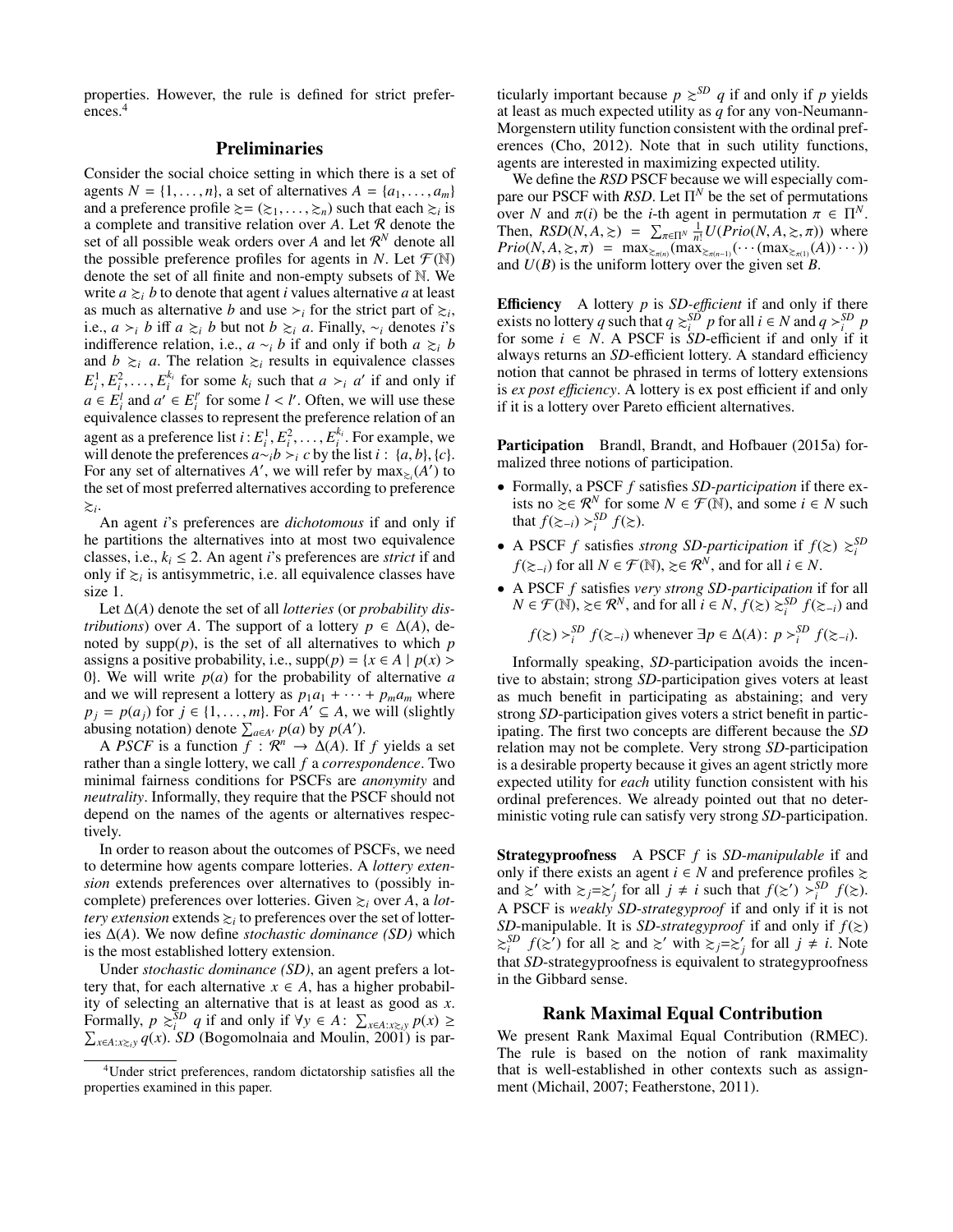For any alternative *a*, its *rank* in agent *i*'s preference list  $≥<sub>i</sub>$  is *j* if *a* ∈  $E<sub>i</sub><sup>j</sup>$  $i$  i.e., it is in *i*'s *j*-th equivalence class. For any alternative  $a$ , its *corresponding rank vector* is  $r(a)$  =  $(r_1(a), \ldots, r_m(a))$  where  $r_i(a)$  is the number of agents who have *a* in their *j*-th equivalence class.

For a lottery *p*, its *corresponding rank vector* is  $r(p) =$  $(r_1(p), \ldots, r_m(p))$  where  $r_j(p)$  is  $\sum_{i \in N} \sum_{a \in E_j^j} p(a)$ . We com-<br>page goals used on a busing agreeablised by One goals used on  $n =$ pare rank vectors lexicographically. One rank vector  $r =$  $(r_1, \ldots, r_m)$  is *better* than  $r' = (r'_1, \ldots, r'_m)$  if for the smallest *i* such that  $r \neq r'$  it must hold that  $r \geq r'$ *i* such that  $r_i \neq r'_i$ , it must hold that  $r_i > r'_i$ .<br>The notion of rank vectors leads to a n

The notion of rank vectors leads to a natural PSCF: randomize over alternatives that have the best rank vectors. However such an approach does not even satisfy strong *SD*participation. It can also lead to perverse outcomes in which minority is not represented at all: Consider the following preference profile.

$$
1: a, b \qquad \qquad 2: a, b \qquad \qquad 3: b, a
$$

For the profile, the rank maximal rule simply selects *a* with probability 1. This is unfair to agent 3 who is in a minority. Agent 3 does not get any benefit of participating.

Let  $F(i, A, \geq)$  be the set of most preferred alternatives of agent *i* that have best rank vector among all his most preferred alternatives. In the RMEC rule, each agent  $i \in$ *<sup>N</sup>* contributes 1/*<sup>n</sup>* probability weight to a subset of his most preferred alternatives. Precisely, he gives probability weight  $1/n|F(i, A, \geq)|$  to each alternative in  $F(i, A, \geq)|$ . The resultant lottery *p* is the RMEC outcome. We formalize the RMEC rule as Algorithm 1. We view RMEC outcome lottery *p* as consisting of *n* components  $p_1, \ldots, p_n$  where  $p_i =$  $a \in F(i, A, \ge)$   $\frac{1}{n|F(i, A, \ge)|} a$ .

**Input:**  $(N, A, \geq)$ 

Output: lottery *p* over *A*.

- <sup>1</sup> Initialize probability *p*(*a*) of each alternative *a* ∈ *A* to zero.
- 2 **for**  $i = 1$  to |*N*| **do**
- 3 Identify  $F(i, A, \geq)$  the subset of alternatives in  $\max_{\geq i}(A)$  with the best rank vector.
- 4 **for** each  $a \in F(i, A, \geq)$  **do**<br>  $p(a) \leftarrow p(a) + \frac{1}{|a|F}$  $p(a) \leftarrow p(a) + \frac{1}{n|F(i, A, \geq)|}$ {we will denote by  $p_i$  the probability weight of <sup>1</sup>/*<sup>n</sup>* allocated by agent *<sup>i</sup>* uniformly to alternatives in  $F(i, A, \geq)$ } <sup>6</sup> return lottery *p*.

| Algorithm 1: The Rank Maximal Equal Contribution rule |  |  |  |  |  |  |
|-------------------------------------------------------|--|--|--|--|--|--|
|-------------------------------------------------------|--|--|--|--|--|--|

Example 1 *Consider the following preference profile.*

| $1: \{a, b, c, f\}, d, e$ | 2 : {b, d}, e, {a, c, f}  |
|---------------------------|---------------------------|
| $3: \{a, e, f\}, d, b, c$ | $4: c, d, e, \{a, f\}, b$ |
| $5: \{c,d\}, \{e,a,b,f\}$ |                           |

*The rank vectors of the alternatives are as follows: <sup>a</sup>* : (2, <sup>1</sup>, <sup>1</sup>, <sup>1</sup>, 0)*; b* : (2, <sup>1</sup>, <sup>1</sup>, <sup>0</sup>, 1)*; c* : (3, <sup>0</sup>, <sup>1</sup>, <sup>1</sup>, 0)*; d* : (2, <sup>3</sup>, <sup>0</sup>, <sup>0</sup>, 0)*; e* : (1, <sup>2</sup>, <sup>2</sup>, <sup>0</sup>, 0)*; and f* : (2, <sup>1</sup>, <sup>1</sup>, <sup>1</sup>, 0)*.*

*Each agent selects the most preferred alternatives with the best rank vector to give his* <sup>1</sup>/<sup>5</sup> *probability uniformly to the following alternatives:* 1 : *c;* 2 : *d;* 3 : *<sup>a</sup>*, *f ;* 4 : *c; and* 5 : *c. So the outcome is*  $\frac{1}{10}a + \frac{3}{5}c + \frac{1}{5}d + \frac{1}{10}f$ .

## Properties of RMEC

We observe that RMEC is both anonymous and neutral. The RMEC outcome can be computed in time polynomial in the input size. Since the contribution to an alternative by an agent is  $1/yn$  for some  $y \in \{1, \ldots, m\}$ , the probabilities are rational.

Proposition 1 *RMEC is anonymous and neutral. The RMEC outcome can be computed in polynomial time*  $O(m^2n)$ *and consists of rational probabilities.*

Next we note that if preferences are strict, then RMEC is equivalent to random dictatorship. As a corollary, RMEC satisfies both *SD*-efficiency and very strong *SD*-participation under strict preferences. More interestingly, RMEC satisfies very strong *SD*-participation even for weak orders.

Proposition 2 *RMEC satisfies very strong SDparticipation.*

*Proof:* Let us consider the RMEC outcome *p* when *i* abstains and compare it with the RMEC outcome *q* when *i* votes.

When *i* abstains, agent  $j \in N \setminus \{i\}$  contributes probability weight  $1/(n-1)$  uniformly to alternatives in  $F(j, A, ≥-<sub>i</sub>)$ . Now consider the situation when *i* also votes. We want to identify the alternatives *j* will contribute to. Our central claim is that *for each*  $a \in F(j, A, \geq)$  *and*  $b \in$  $\max_{z_i} (F(j, A, z_{-i}))$ , *it is the case that a*  $\geq_i$  *b*. To prove the claim assume for contradiction that when *i* votes *i* conclaim, assume for contradiction that when *i* votes, *j* contributes to some alternative *b* less preferred by *i* to  $a \in$  $\max_{\geq i}$  ( $F(j, A, \geq -i)$ ). But this is not possible because *b* had at most the same rank as *a* when *i* did not vote but since *a* > *b* most the same rank as *a* when *i* did not vote but since  $a > i$ , *b*, *a* will have strictly more rank than *b* when *i* votes. Hence when *i* votes, agent *j* sends all his probability weight to either alternatives in  $\max_{\geq i} (F(j, A, \geq -i))$  or alternatives even<br>more preferred by *i* Thus we have proved the claim By more preferred by *i*. Thus we have proved the claim. By proving the claim, we have shown that when *i* participates, any change in the relative contribution of some agent  $j \neq i$ is in favour of agent *i*.

Take any *b* ∈ *A* and consider {*a* : *a*  $\geq$ <sub>*i*</sub> *b*}. Assume *j* is any agent in *N* \ {*i*}. If *j* contributes anything (at most  $1/(n-1)$ ) to  $\{a : a \geq_i b\}$  when agent *i* abstains, then when *i* votes, *j* will contribute  $1/n$  to  $\{a : a \geq b\}$  because of the central claim proved above. Now, for the two scenarios where *i* votes or abstains, the contribution difference from *j* to  $\{a : a \geq b\}$  is at most 1/*n*(*n*−1), and the total contribution difference from *<sup>N</sup>*\  $\{i\}$  to  $\{a : a \geq_i b\}$  is at most  $1/n$ , which would be compensated by the contribution of *i* to  $\{a : a \geq b\}$  when *i* votes. Therefore for each *b* ∈ *A*,  $q({a : a ≥<sub>i</sub> b}) ≥ p({a : a ≥<sub>i</sub> b})$ . Thus  $q ≥<sub>i</sub>^{SD} p$ <br>so RMEC satisfies strong *SD*-participation so RMEC satisfies strong *SD*-participation.

We now show that RMEC satisfies *very* strong *SD*participation. Suppose that  $p = RMEC(N, A, \geq_{-i})$  is such that  $p(\max_{z_i}(A)) < 1$ . It is sufficient to show that for  $q =$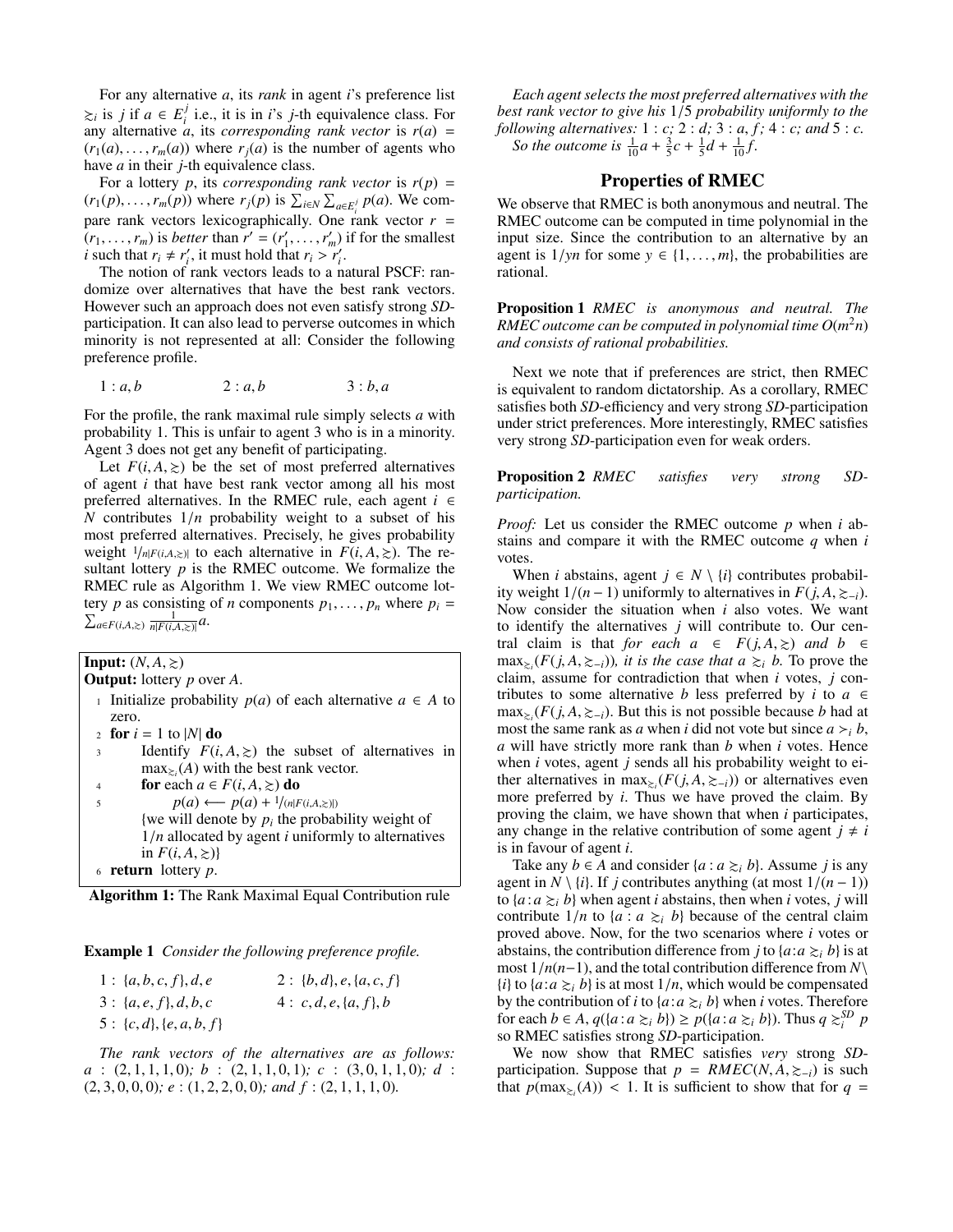$RMEC(N, A, \geq), q(\max_{\geq i}(A)) > p(\max_{\geq i}(A)).$  If some other *i*'s relative contribution changes in favour of agent agent *j*'s relative contribution changes in favour of agent *i*, we are already done. So let us assume that each  $j \neq i$ ,  $F(j, A, \geq -i) = F(j, A, \geq)$ . When *i* votes, the total contribution to  $\max_{\ge_i}(A)$  by agents other than *i* is  $p(\max_{\ge_i}(A))\frac{n-1}{n}$ . The contribution of agent *i* to  $\max_{\geq i}(A)$  is  $\frac{1}{n}$ . Hence

$$
q(\max_{\ge_i}(A)) = \frac{n-1}{n} p(\max_{\ge_i}(A)) + \frac{1}{n}(1)
$$
  
= 
$$
\frac{n-1}{n} p(\max_{\ge_i}(A)) + \frac{1}{n} (p(\max_{\ge_i}(A)) + 1 - p(\max_{\ge_i}(A)))
$$
  
= 
$$
p(\max_{\ge_i}(A)) + \frac{1}{n}(1 - p(\max_{\ge_i}(A))) > p(\max_{\ge_i}(A))
$$

The last inequality holds because we supposed that  $p(\max_{\geq i}(A)) < 1$  so that  $1 - p(\max_{\geq i}(A)) > 0$ . Thus RMEC satisfies *very* strong *SD*-participation satisfies *very* strong *SD*-participation.

The fact that RMEC satisfies very strong *SD*-participation is one the central results of the paper. We note here that very strong *SD*-participation can be a tricky property to satisfy. For example the following simple variants of RMEC violate even strong *SD*-participation: (1) each agent contributes to a most preferred Pareto optimal alternative or (2) each agent contributes uniformly to Pareto optimal alternatives most preferred by her.

Next, we prove that RMEC is also ex post efficient i.e., randomizes over Pareto optimal alternatives.

#### Proposition 3 *RMEC* is expost efficient.

*Proof:* Each alternative *a* in the support is an alternative that is the most preferred alternative of an agent *i* with the best rank vector. Suppose the alternative *a* is not Pareto optimal. Then there exists another alternative *b* such that  $b \geq a$  for all *j* ∈ *N* and *b* > *j a* for some *j* ∈ *N*. Note that since *a* is the most preferred alternative of *i*, it follows that *b* ∼*<sup>i</sup> a*. Since *b* Pareto dominates *a*, *b* is a most preferred alternative of *i* with a better rank vector than *a*. But this contradicts the fact that *a* is a most preferred alternative of *i* with the best rank vector.  $\Box$ 

Although RMEC is ex post efficient, it unfortunately does not satisfy the stronger efficiency property of *SD*-efficiency.

Example 2 *Consider the following preference profile with dichotomous preferences.*

$$
1, 2, 3, 4: d \t\t 5, 6: {d, c} \t\t 7, 8: {d, b} 9: {a, b} \t\t 10: {a, c}
$$

The RMEC outcome is  $\frac{8}{10}d + \frac{1}{10}c + \frac{1}{10}b$  but is SD-dominated  $by \frac{9}{10}d + \frac{1}{10}a.$ 

In the example above, although each agent chooses those most preferred alternatives that are most beneficial to other agents, the agents do not coordinate to make these mutually beneficial decisions. This results in a lack of *SD*-efficiency. Although RMEC is not *SD*-efficient just like RSD, it has a distinct advantage over RSD in terms of *SD*-efficiency.

Proposition 4 *For any profile, if the RSD outcome is SD*efficient, then the RMEC outcome is also SD-efficient. Fur*thermore, there exist instances for which the RSD outcome is not SD-e*ffi*cient but the RMEC is not only SD-e*ffi*cient but SD-dominates the RSD outcome.*

*Proof:* Due to the result of Aziz, Brandl, and Brandt (2015) that *SD*-efficiency depends on the support, it is sufficient to show that  $supp(RSD(N, A, \geq)) \supseteq supp(RMEC(N, A, \geq)).$ 

Now suppose that  $a \in \text{supp}(RMEC(N, A, \geq))$ . We also know that  $a \in F(i, A, \geq)$  for some  $i \in N$ . We prove that  $a \in \text{supp}(RSD(N, A, \geq))$  by showing that there exists one permutation  $\pi$  under which serial dictatorship gives positive probability to *a*. The first agent in the permutation  $\pi$  is *i*.

We build the permutation  $\pi$  so that *a* is an outcome of serial dictatorship with respect to  $\pi$ . The working set *W* is initialized to A. Agent *i* refines W to  $\max_{\xi_i(A)}$ . Now suppose for contradiction that each remaining agent strictly prefers some other alternative in *W* to *a*. In that case, *a* is not the rank maximal alternative from  $\max_{\lambda \in \mathcal{A}}$  which is a contradiction to  $a \in F(i, A, \geq)$ . Thus for some agent *j* not considered yet, *a* is a most preferred alternative in *W*. We can add such an agent to the permutation and let him refine and update *W*. In *W*, *a* still remains rank maximal (with respect to agents who have not been added to the permutation) among alternatives in *W*. We can continue identifying a new agent who maximally prefers *a* in the latest version of *W* and appending the agent to the permutation  $\pi$  until  $\pi$  is fully specified. Note that *a* still remains in the working set which implies that  $a \in \text{supp}(RSD(N, A, \geq))$ . This completes the proof that if the RSD outcome is *SD*-efficient, then the RMEC outcome is also *SD*-efficient.

Next we prove the second statement. Consider the following preference profile.

| $1: \{a, c\}, b, d$ | $2: \{a, d\}, b, c$ |
|---------------------|---------------------|
| $3: \{b, c\}, a, d$ | $4: \{b, d\}, a, c$ |

The unique RSD lottery is  $p = \frac{1}{3} a + \frac{1}{3} b + \frac{1}{6} c + \frac{1}{6} d$ , which is *SD*-dominated by  $\frac{1}{2}a + \frac{1}{2}b$ . This was observed by Aziz, Brandt, and Brill (2013b).

We now compute the RMEC outcome. The rank vectors are as follows: *<sup>a</sup>* : (2, <sup>2</sup>, <sup>0</sup>, 0); *<sup>b</sup>* : (2, <sup>2</sup>, <sup>0</sup>, 0); *<sup>c</sup>* : (2, <sup>0</sup>, <sup>2</sup>, 0); and *<sup>d</sup>* : (2, <sup>0</sup>, <sup>2</sup>, 0). The agents choose alternatives as follows: 1 : *a*, 2 : *a*, 3 : *b*, 4 : *b*

RMEC returns the following lottery which is *SD*-efficient and *SD*-dominates the RSD lottery:  $\frac{1}{2}a + \frac{1}{2}b$ . This com-<br>pletes the proof. pletes the proof.

Although RMEC is not *SD*-efficient in general, we give experimental evidence that it returns *SD*-efficient outcomes for most profiles. An exhaustive experiment shows that RMEC is *SD*-efficient for every profile with 4 agents and 4 alternatives. Further experiments show that RMEC is *SD*efficient for almost all the profiles with  $n, m \leq 8$ . In the experiment, we generated profiles uniformly at random for specified numbers of agents and alternatives so that each preference is equiprobable, and examined whether the corresponding RMEC lottery is *SD*-efficient. The results are shown in Table 2.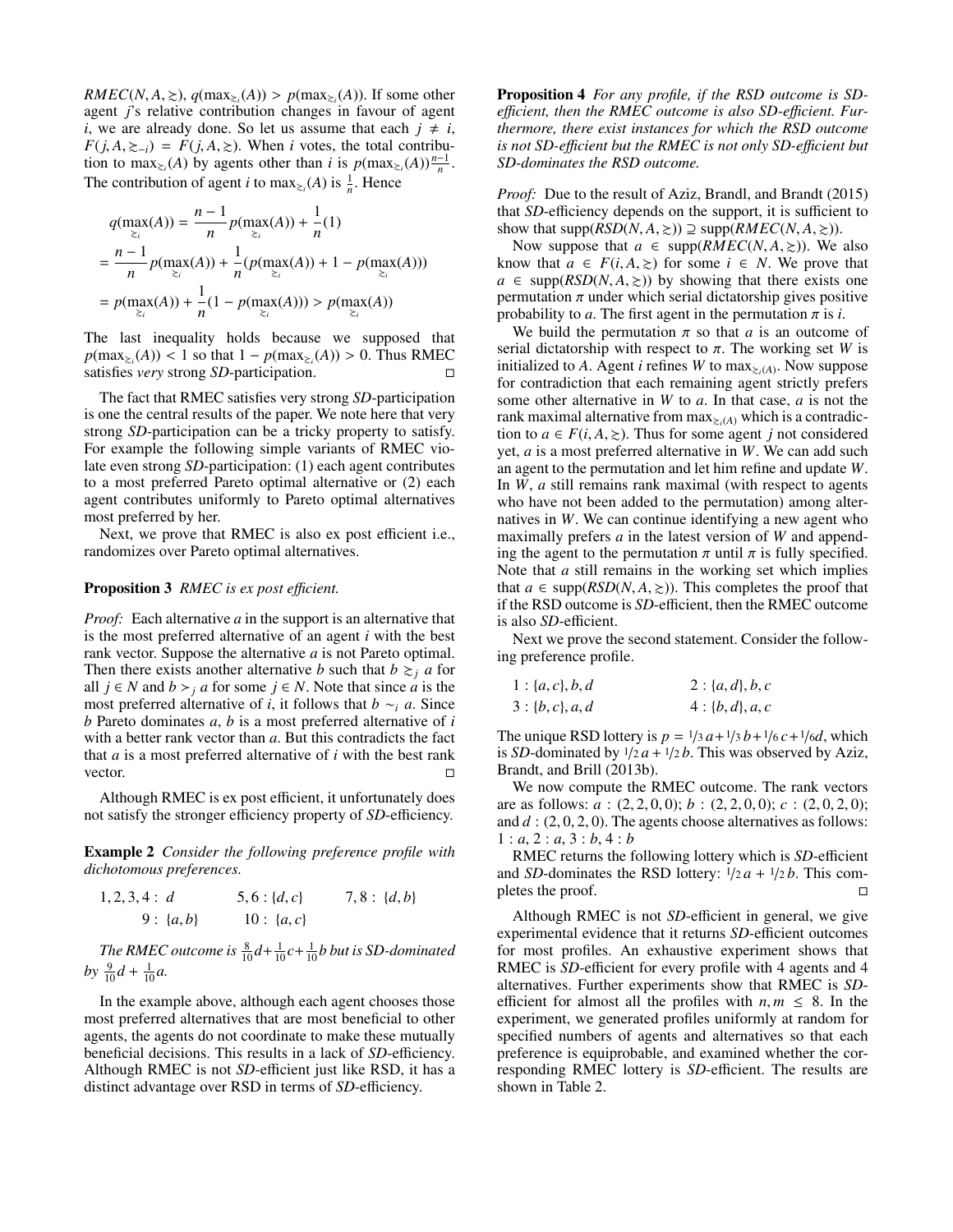| N <br> A | 4      | 5      | 6      |        | 8      |
|----------|--------|--------|--------|--------|--------|
| 4        | 10,000 | 10,000 | 10,000 | 9.999  | 10,000 |
| 5        | 9.999  | 10,000 | 10,000 | 9.998  | 9.999  |
| 6        | 9.999  | 10,000 | 9.996  | 10,000 | 9.999  |
| 7        | 10,000 | 9.999  | 9.997  | 9,998  | 9,999  |
| 8        | 9.999  | 9.996  | 9,998  | 9,997  | 9,996  |

Table 2: The number of profiles for which the RMEC outcome is *SD*-efficient out of 10,000 profiles generated uniformly at random for specified numbers of agents and alternatives.

Note that in general for any given preference profile with some ties, a significant proportion of lotteries are not *SD*efficient. On the other hand, RMEC almost always returns an *SD*-efficient lottery.

A similar experiment on RSD shows that the proportion of profiles for which RSD generates an *SD*-efficient lottery is consistently lower than that of RMEC. Table 3 shows the outcome of RSD for 1000 profiles generated uniformly at random for specified numbers of agents and alternatives. We only ran it on 1000 profiles instead of 10,000 as RSD is significantly slower to run than RMEC. For the experiment for RSD, the program also checks if the RMEC outcome is SDefficient when the RSD outcome is not for a profile. There is only one generated profile (7 agents, 4 alternatives) for which the RMEC outcome is not SD-efficient.

| N <br> A | 4    | 5    | 6   | 7   | 8    |
|----------|------|------|-----|-----|------|
| 4        | 1000 | 1000 | 998 | 998 | 1000 |
| 5        | 998  | 1000 | 994 | 999 | 1000 |
| 6        | 999  | 996  | 995 | 998 | 999  |
| 7        | 998  | 995  | 998 | 998 | 997  |
| 8        | 1000 | 996  | 991 | 993 | 997  |

Table 3: The number of profiles for which the RSD outcome is *SD*-efficient out of 1000 profiles generated uniformly at random for specified numbers of agents and alternatives.

We say that a lottery satisfies *fair welfare share* if each agent gets at least  $1/n$  of the maximum possible expected utility he can get from any outcome. Fair welfare share was originally defined by Bogomolnaia, Moulin, and Stong (2005) for dichotomous preferences. We observe that since RMEC gives at least 1/*<sup>n</sup>* probability to each agent's first equivalence class, it follows that each RMEC outcome satisfies fair welfare share. Under dichotomous preferences, a compelling property is that of *proportional share* (Duddy, 2015). We define it more generally for weak orders as follows. A lottery *p* satisfies proportional share if for any set *S* ⊆ *N*,  $\sum_{a \in A: \exists i \in S}$  s.t.  $a \in \max_{z_i(A)} p(a) \ge |S|/n$ . We note that proportional share implies fair share.<sup>5</sup> It is easy to establish that RMEC satisfies proportional share.

Proposition 5 *RMEC satisfies the proportional share property and hence the fair share property.*

A different fairness requirement is that each agent finds the outcome at least as preferred with respect to *SD* as the uniform lottery. A PSCF *f* satisfies *SD*-uniformity if for each profile  $\geq$ ,  $f(\geq) \geq \frac{SD}{i} \int_{\frac{m}{2}}^{\infty} a_1 + \cdots + \frac{1}{m} a_m$  for each  $i \in N$ . RMEC does not satisfy *SD*-uniformity. However, we show that *SD*-uniformity is incompatible with very strong *SD*participation.

Proposition 6 *There exists no PSCF that satisfies very strong SD-participation and SD-uniformity.*

*Proof:* Consider the following preference profile.

1 :  $a, b, c$  2 :  $c, b, a$  3 :  $a, b, c$ 

When 1 and 2 vote, SD-uniformity demands, that the outcome is uniform. When 1, 2, 3 vote, SD-uniformity still demands that the outcome is uniform. However very strong-SD-participation demands that 3 should get strictly better outcome with respect to *SD*.

Whereas RMEC satisfies the strongest notion of participation, it can be shown to be vulnerable to strategic misreports.

On the other hand, if  $n \leq 2$ , we can prove that RMEC satisfies *SD*-strategyproofness. Also if preferences are strict or if they are dichotomous, RMEC is *SD*-strategyproof. We also note that RMEC satisfies a natural monotonicity property: reinforcing an alternative in the agent's preferences can only increase its probability.

#### **Discussion**

In this paper, we continued the line of research concerning strategic aspects in probabilistic social choice (see e.g., (Aziz, 2013; Aziz, Brandl, and Brandt, 2014; Aziz, Brandt, and Brill, 2013b; Brandl, Brandt, and Hofbauer, 2015a; Gibbard, 1977; Procaccia, 2010)). We proposed the RMEC rule that satisfies very strong SD-participation and ex post efficiency as well as various other desirable properties. In view of its various properties, it is a useful PSCF with twi key advantages over RSD. Unlike maximal lotteries (Brandt, 2017) and ESR (Aziz and Stursberg, 2014), RMEC is relatively simple and does not require linear programming to find the outcome lottery. The use of rank maximality also makes it easier to deal with weak orders in a principled manner.

A general approach. Consider a scoring vector *s* =  $(s_1, \ldots, s_m)$  such that  $s_1 > \cdots > s_m$ . An alternative in the *j*-th most preferred equivalence class of an agent is given score  $s_j$ . An alternative with the highest score is the one that receives the maximum total score from the agents (see for e.g., (Fishburn and Gehrlein, 1976) for discussion on positional scoring vectors). Note that an alternative is rank maximal if it achieves the maximum total score for a suitable scoring vector  $(n^m, n^{m-1}, \ldots, 1)$ . We also note that RMEC is defined in a way so that each agent gives  $1/n$  probability to defined in a way so that each agent gives 1/*<sup>n</sup>* probability to his most preferred alternatives that have the best rank vector. The same approach can also be used to select the most preferred alternatives that have the best Borda score or score with respect to any decreasing positional scoring vector. We refer to *s*-MEC as the maximal equal contribution rule with

<sup>5</sup>ESR does not satisfy proportional share and the maximal lottery rule does not satisfy fair welfare share.